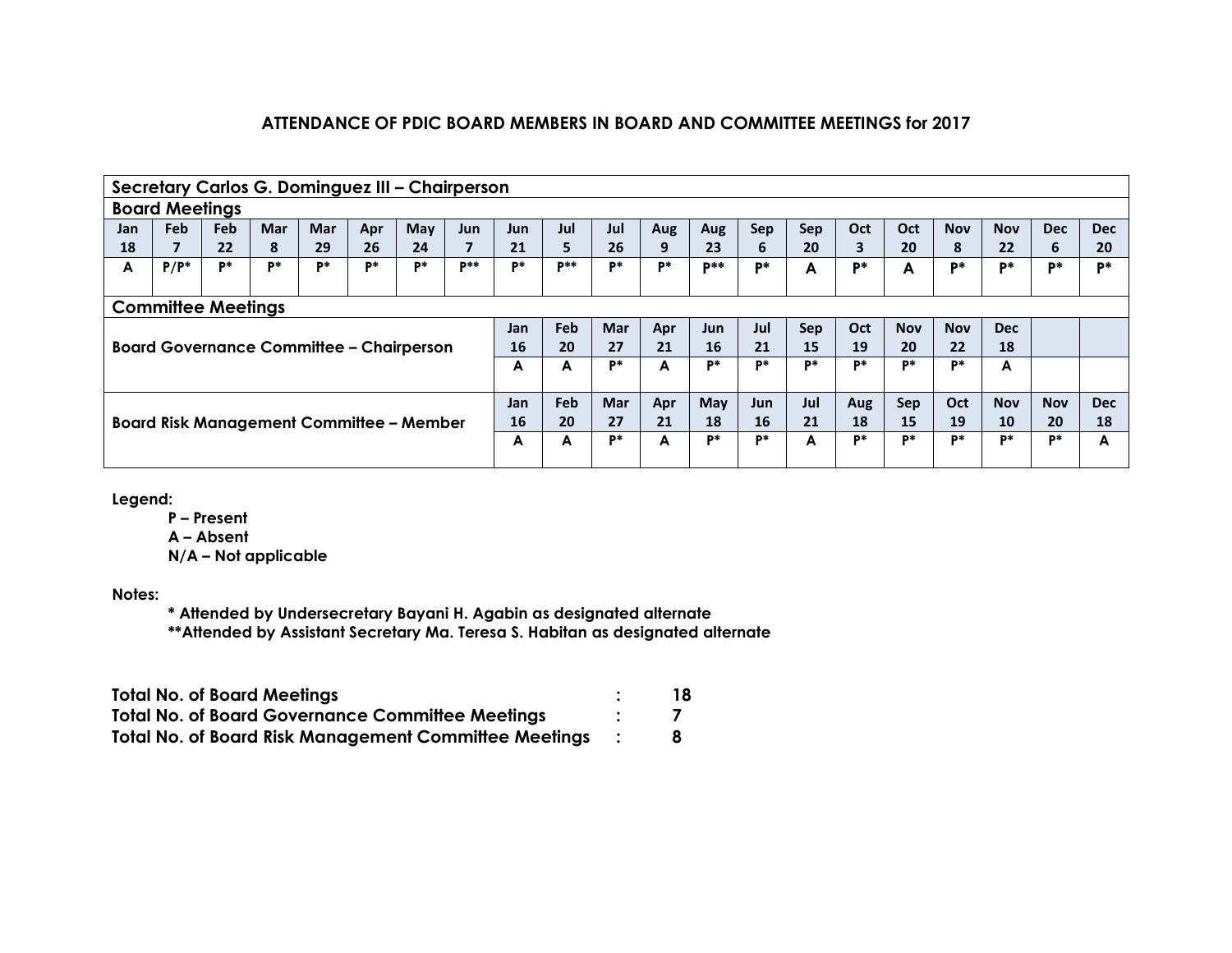|     | President Roberto B. Tan - Vice Chairperson     |            |                                            |            |     |     |                         |     |     |            |     |      |     |            |     |            |            |            |            |            |
|-----|-------------------------------------------------|------------|--------------------------------------------|------------|-----|-----|-------------------------|-----|-----|------------|-----|------|-----|------------|-----|------------|------------|------------|------------|------------|
|     | (Assumed office on 3 February 2017)             |            |                                            |            |     |     |                         |     |     |            |     |      |     |            |     |            |            |            |            |            |
|     |                                                 |            |                                            |            |     |     |                         |     |     |            |     |      |     |            |     |            |            |            |            |            |
|     | <b>Board Meetings</b>                           |            |                                            |            |     |     |                         |     |     |            |     |      |     |            |     |            |            |            |            |            |
| 18  |                                                 | 22         | 8                                          | 29         | 26  | 24  | $\overline{\mathbf{z}}$ | 21  | 5   | 26         | 9   | 23   | 6   | 20         | 3   | 20         | 8          | 22         | 6          | 20         |
| Jan | <b>Feb</b>                                      | <b>Feb</b> | Mar                                        | <b>Mar</b> | Apr | May | Jun                     | Jun | Jul | Jul        | Aug | Aug  | Sep | <b>Sep</b> | Oct | Oct        | <b>Nov</b> | <b>Nov</b> | <b>Dec</b> | <b>Dec</b> |
| N/A | P                                               | P          | P                                          | P          | P   | P   | P                       | P   | Þ   | P          | P   | P    | P   | P          | P   | P          | P          | D          |            | D          |
|     |                                                 |            |                                            |            |     |     |                         |     |     |            |     |      |     |            |     |            |            |            |            |            |
|     | <b>Committee Meetings</b>                       |            |                                            |            |     |     |                         |     |     |            |     |      |     |            |     |            |            |            |            |            |
|     |                                                 |            |                                            |            |     |     |                         |     | Feb | <b>Mar</b> | Apr | Jun. | Jul | Sep        | Oct | <b>Nov</b> | <b>Nov</b> | <b>Dec</b> |            |            |
|     |                                                 |            | <b>Board Governance Committee - Member</b> |            |     |     |                         | 16  | 20  | 27         | 21  | 16   | 21  | 15         | 19  | 20         | 22         | 18         |            |            |
|     |                                                 |            |                                            |            |     |     |                         | N/A | P   | D          | Þ   | P    | P   | D          | P   | Þ          | P          | P          |            |            |
|     |                                                 |            |                                            |            |     |     |                         |     |     |            |     |      |     |            |     |            |            |            |            |            |
|     |                                                 |            |                                            |            |     |     |                         | Jan | Feb | <b>Mar</b> | Apr | May  | Jun | Jul        | Aug | Sep        | Oct        | <b>Nov</b> | <b>Nov</b> | <b>Dec</b> |
|     | <b>Board Risk Management Committee - Member</b> |            |                                            |            |     |     |                         |     | 20  | 27         | 21  | 18   | 16  | 21         | 18  | 15         | 19         | 10         | 20         | 18         |
|     |                                                 |            |                                            |            |     |     |                         | N/A | P   | D          | D   | Þ    | P   | D          | P   | Þ          | P          | D          | D          | D          |
|     |                                                 |            |                                            |            |     |     |                         |     |     |            |     |      |     |            |     |            |            |            |            |            |

**Legend:**

**P – Present A – Absent N/A – Not applicable**

| <b>Total No. of Board Meetings</b>                           | 20 |
|--------------------------------------------------------------|----|
| <b>Total No. of Board Governance Committee Meetings</b>      | 10 |
| <b>Total No. of Board Risk Management Committee Meetings</b> |    |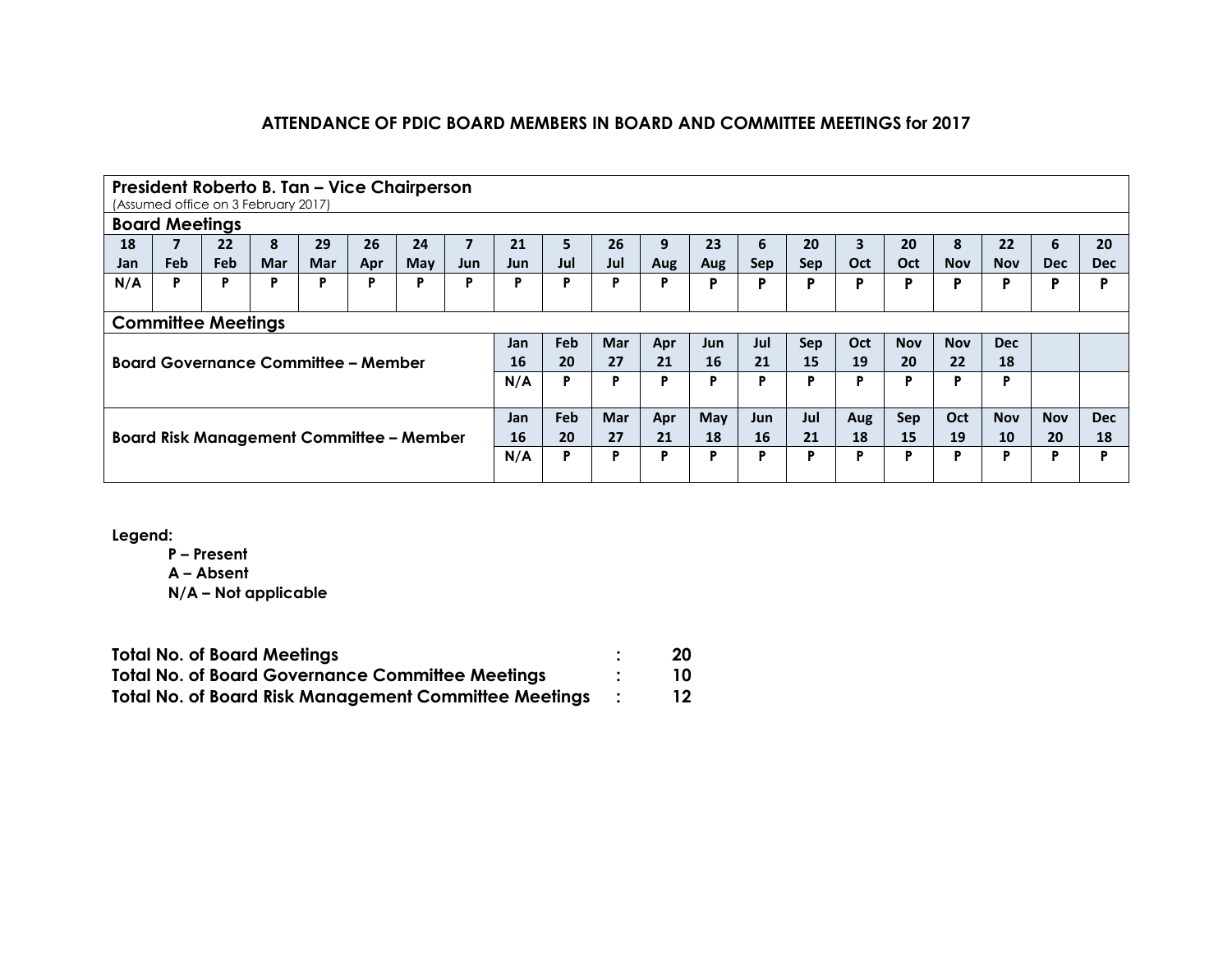|       | Governor Amando Tetangco, Jr.<br>(Until 2 July 2017) |     |                                            |     |     |            |        |             |             |              |            |       |       |       |     |            |            |            |            |            |
|-------|------------------------------------------------------|-----|--------------------------------------------|-----|-----|------------|--------|-------------|-------------|--------------|------------|-------|-------|-------|-----|------------|------------|------------|------------|------------|
|       | <b>Board Meetings</b>                                |     |                                            |     |     |            |        |             |             |              |            |       |       |       |     |            |            |            |            |            |
| Jan   | <b>Feb</b>                                           | Feb | <b>Mar</b>                                 | Mar | Apr | May        | Jun    | Jun         | Jul         | Jul          | Aug        | Aug   | Sep   | Sep   | Oct | Oct        | <b>Nov</b> | <b>Nov</b> | <b>Dec</b> | <b>Dec</b> |
| 18    |                                                      | 22  | 8                                          | 29  | 26  | 24         | 7      | 21          | 5           | 26           | 9          | 23    | 6     | 20    | 3   | 20         | 8          | 22         | 6          | 20         |
| $P^*$ | D*                                                   | P*  | P*                                         | p*  | A   | <b>D**</b> | $p***$ | <b>D**</b>  | N/A         | N/A          | N/A        | N/A   | N/A   | N/A   | N/A | N/A        | N/A        | N/A        | N/A        | N/A        |
|       |                                                      |     |                                            |     |     |            |        |             |             |              |            |       |       |       |     |            |            |            |            |            |
|       | <b>Committee Meetings</b>                            |     |                                            |     |     |            |        |             |             |              |            |       |       |       |     |            |            |            |            |            |
|       |                                                      |     |                                            |     |     |            |        |             | Feb         | <b>Mar</b>   | Apr        | Jun.  | Jul   | Sep   | Oct | <b>Nov</b> | <b>Nov</b> | <b>Dec</b> |            |            |
|       |                                                      |     | <b>Board Governance Committee - Member</b> |     |     |            |        | 16          | 20          | 27           | 21         | 16    | 21    | 15    | 19  | 20         | 22         | 18         |            |            |
|       |                                                      |     |                                            |     |     |            |        | <b>D***</b> | <b>D***</b> | $D$ **       | $p**$      | $p**$ | N/A   | N/A   | N/A | N/A        | N/A        | N/A        |            |            |
|       |                                                      |     |                                            |     |     |            |        |             |             |              |            |       |       |       |     |            |            |            |            |            |
|       |                                                      |     |                                            |     |     |            |        | Jan         | Feb         | Feb          | <b>Mar</b> | Apr   | May   | Jun   | Jul | Aug        | <b>Sep</b> | Oct        | <b>Nov</b> | <b>Dec</b> |
|       | Board Audit Committee - Member                       |     |                                            |     |     |            |        |             | 3           | 20           | 27         | 21    | 18    | 16    | 21  | 18         | 15         | 19         | 20         | 18         |
|       |                                                      |     |                                            |     |     |            |        | <b>D***</b> | $P***$      | <b>D</b> *** | $p**$      | $p**$ | $p**$ | $P**$ | N/A | N/A        | N/A        | N/A        | N/A        | N/A        |
|       |                                                      |     |                                            |     |     |            |        |             |             |              |            |       |       |       |     |            |            |            |            |            |

**Legend:**

**P – Present**

**A – Absent**

**Notes:**

**\* Attended by Deputy Governor Nestor A. Espenilla, Jr. as designated alternate**

**\*\* Attended by Managing Director Restituto C. Cruz as authorized representative**

**\*\*\*Attended by Assistant Governor Chuchi G. Fonacier as authorized representative**

| <b>Total No. of Board Meetings</b>                      |  |
|---------------------------------------------------------|--|
| <b>Total No. of Board Governance Committee Meetings</b> |  |
| <b>Total No. of Board Audit Committee Meetings</b>      |  |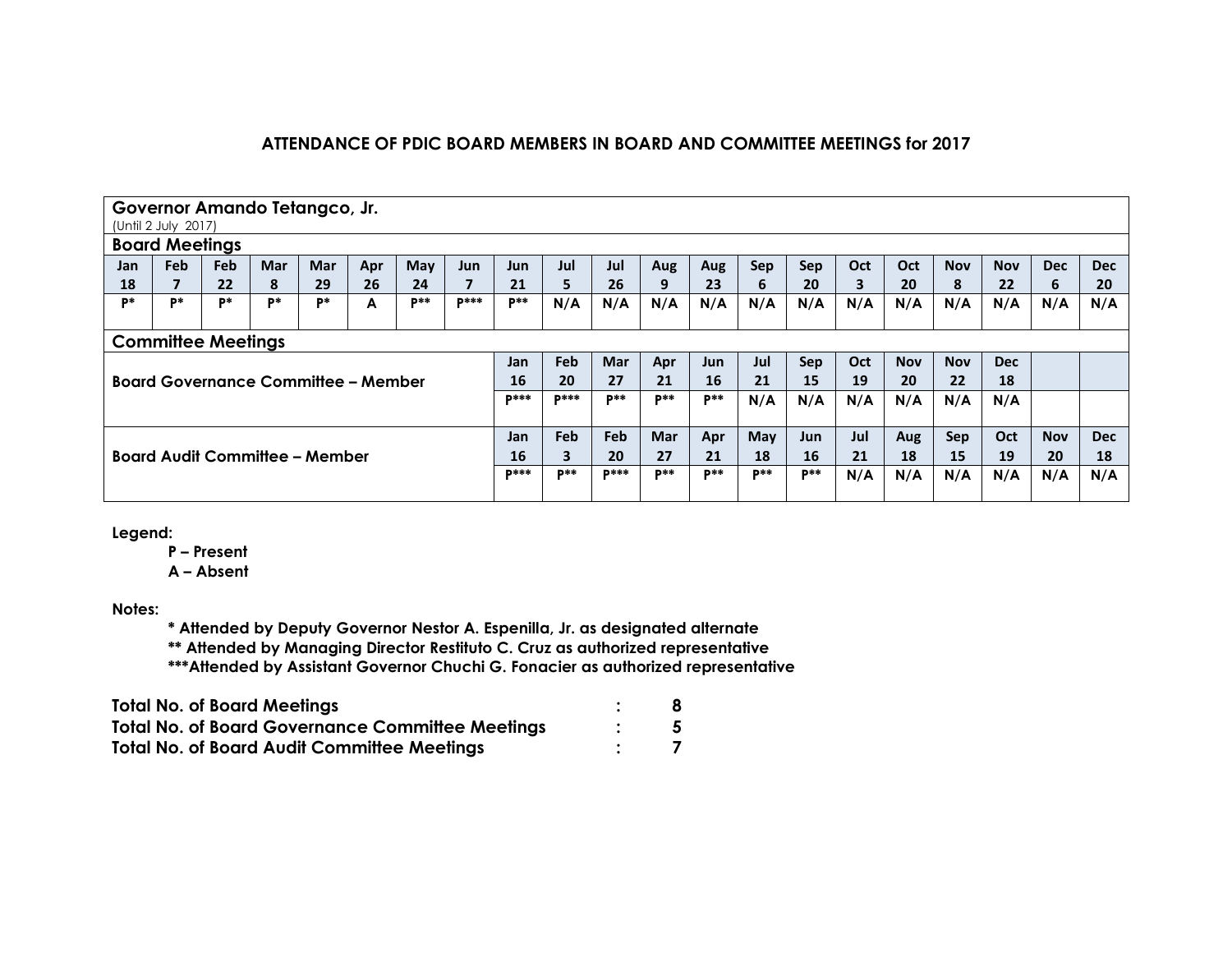|                           | Governor Nestor A. Espenilla, Jr. |     |     |            |                                            |     |                |            |                         |            |            |     |              |       |              |             |               |              |              |               |              |
|---------------------------|-----------------------------------|-----|-----|------------|--------------------------------------------|-----|----------------|------------|-------------------------|------------|------------|-----|--------------|-------|--------------|-------------|---------------|--------------|--------------|---------------|--------------|
|                           | (Assumed office on 3 July 2017)   |     |     |            |                                            |     |                |            |                         |            |            |     |              |       |              |             |               |              |              |               |              |
| <b>Board Meetings</b>     |                                   |     |     |            |                                            |     |                |            |                         |            |            |     |              |       |              |             |               |              |              |               |              |
| Jan                       | <b>Feb</b>                        | Feb | Mar | <b>Mar</b> | Apr                                        | May | Jun            | <b>Jun</b> | Jul                     | Jul        | Aug        | Aug | Sep          | Sep   |              | Oct         | Oct           | <b>No</b>    | <b>Nov</b>   | <b>Dec</b>    | <b>Dec</b>   |
| 18                        | 7                                 | 22  | 8   | 29         | 26                                         | 24  | $\overline{7}$ | 21         | 5                       | 26         | 9          | 23  | 6            | 20    |              | 3           | 20            | $\mathbf{v}$ | 22           | 6             | 20           |
|                           |                                   |     |     |            |                                            |     |                |            |                         |            |            |     |              |       |              |             |               | 8            |              |               |              |
| N/A                       | N/A                               | N/A | N/A | N/A        | N/A                                        | N/A | N/A            | N/A        | P*                      | $P**$      | P*         | P*  | <b>D</b> *** | D*    |              | $D****$     | <b>D*****</b> | $D$ **       | $P*$         | <b>D*****</b> | <b>D*</b>    |
|                           |                                   |     |     |            |                                            |     |                |            |                         |            |            |     |              |       |              |             |               |              |              |               |              |
| <b>Committee Meetings</b> |                                   |     |     |            |                                            |     |                |            |                         |            |            |     |              |       |              |             |               |              |              |               |              |
|                           |                                   |     |     |            |                                            |     |                | Jan        | Feb                     | <b>Mar</b> | Apr        |     | <b>Jun</b>   | Jul   | Sep          | Oct         | <b>Nov</b>    | <b>Nov</b>   | <b>Dec</b>   |               |              |
|                           |                                   |     |     |            | <b>Board Governance Committee - Member</b> |     |                | 16         | 20                      | 27         | 21         |     | 16           | 21    | 15           | 19          | 20            | 22           | 18           |               |              |
|                           |                                   |     |     |            |                                            |     |                | N/A        | N/A                     | N/A        | N/A        |     | N/A          | $P**$ | <b>D****</b> | <b>D</b> ** | $P***$        | P*           | <b>P****</b> |               |              |
|                           |                                   |     |     |            |                                            |     |                |            |                         |            |            |     |              |       |              |             |               |              |              |               |              |
|                           |                                   |     |     |            |                                            |     |                | <b>Jan</b> | Feb                     | <b>Feb</b> | <b>Mar</b> |     | Apr          | May   | <b>Jun</b>   | Jul         | Aug           | <b>Sep</b>   | Oct          | <b>Nov</b>    | <b>Dec</b>   |
|                           | Board Audit Committee – Member    |     |     |            |                                            |     |                | 16         | $\overline{\mathbf{3}}$ | 20         | 27         |     | 21           | 18    | 16           | 21          | 18            | 15           | 19           | 20            | 18           |
|                           |                                   |     |     |            |                                            |     |                | N/A        | N/A                     | N/A        | N/A        |     | N/A          | N/A   | N/A          | $p**$       | <b>D*</b>     | $D****$      | $P^{**}$     | $p**$         | <b>D****</b> |
|                           |                                   |     |     |            |                                            |     |                |            |                         |            |            |     |              |       |              |             |               |              |              |               |              |

**Legend:**

**P – Present**

**A – Absent**

**Notes:**

**\* Attended by Deputy Governor Chuchi G. Fonacier as authorized representative/designated alternate**

**\*\* Attended by OIC Arifa A. Ala as authorized representative**

**\*\*\*Attended by OIC Ma. Belinda G. Caraan as authorized representative**

**\*\*\*\* Attended by Assistant Governor Restituto C. Cruz as authorized representative** 

**\*\*\*\*\* Attended by Managing Director Lyn I. Javier as authorized representative**

| <b>Total No. of Board Meetings</b>                      | 12 |
|---------------------------------------------------------|----|
| <b>Total No. of Board Governance Committee Meetings</b> |    |
| <b>Total No. of Board Audit Committee Meetings</b>      |    |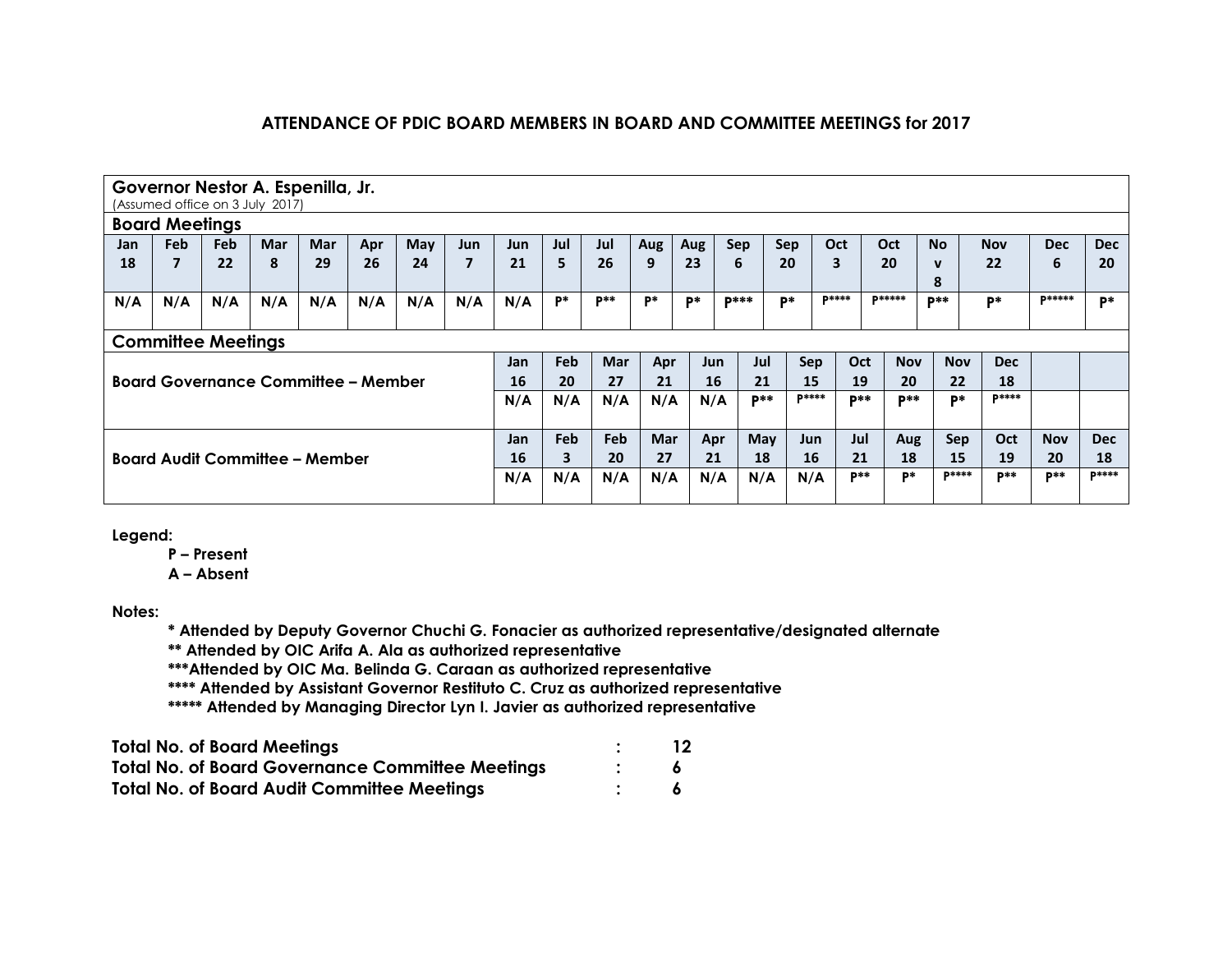|                                            | Director Rogelio M. Guadalquiver |            |            |            |     |                                                 |                |            |     |            |            |            |     |            |     |            |            |            |            |            |
|--------------------------------------------|----------------------------------|------------|------------|------------|-----|-------------------------------------------------|----------------|------------|-----|------------|------------|------------|-----|------------|-----|------------|------------|------------|------------|------------|
|                                            | <b>Board Meetings</b>            |            |            |            |     |                                                 |                |            |     |            |            |            |     |            |     |            |            |            |            |            |
| Jan                                        | <b>Feb</b>                       | <b>Feb</b> | <b>Mar</b> | <b>Mar</b> | Apr | <b>May</b>                                      | <b>Jun</b>     | <b>Jun</b> | Jul | Jul        | Aug        | Aug        | Sep | Sep        | Oct | Oct        | <b>Nov</b> | <b>Nov</b> | <b>Dec</b> | <b>Dec</b> |
| 18                                         | $\overline{\mathbf{z}}$          | 22         | 8          | 29         | 26  | 24                                              | $\overline{7}$ | 21         | 5   | 26         | 9          | 23         | 6   | 20         | 3   | 20         | 8          | 22         | 6          | 20         |
| P                                          | P                                | P          | P          | P          | P   | P                                               | P              | P          | P   | P          | P          | P          | A   | P          | P   | P          | P          | P          | P          | P          |
|                                            |                                  |            |            |            |     |                                                 |                |            |     |            |            |            |     |            |     |            |            |            |            |            |
|                                            | <b>Committee Meetings</b>        |            |            |            |     |                                                 |                |            |     |            |            |            |     |            |     |            |            |            |            |            |
|                                            |                                  |            |            |            |     |                                                 |                | Jan        | Feb | <b>Mar</b> | Apr        | <b>Jun</b> | Jul | Sep        | Oct | <b>Nov</b> | <b>Nov</b> | <b>Dec</b> |            |            |
| <b>Board Governance Committee - Member</b> |                                  |            |            |            |     |                                                 |                | 16         | 20  | 27         | 21         | 16         | 21  | 15         | 19  | 20         | 22         | 18         |            |            |
|                                            |                                  |            |            |            |     |                                                 |                | P          | P   | P          | P          | P          | P   | OB         | P   | P          | P          | P          |            |            |
|                                            |                                  |            |            |            |     |                                                 |                | Jan        | Feb | <b>Mar</b> | Apr        | May        | Jun | Jul        | Aug | Sep        | Oct        | <b>Nov</b> | <b>Nov</b> | <b>Dec</b> |
|                                            |                                  |            |            |            |     | <b>Board Risk Management Committee - Member</b> |                | 16         | 20  | 27         | 21         | 18         | 16  | 21         | 18  | 15         | 19         | 10         | 20         | 18         |
|                                            |                                  |            |            |            |     |                                                 |                | P          | P   | P          | P          | P          | P   | P          | P   | OB         | P          | P          | P          | P          |
|                                            |                                  |            |            |            |     |                                                 |                | <b>Jan</b> | Feb | Feb        | <b>Mar</b> | Apr        | May | <b>Jun</b> | Jul | Aug        | Sep        | Oct        | <b>Nov</b> | <b>Dec</b> |
| <b>Board Audit Committee - Chairperson</b> |                                  |            |            |            |     |                                                 |                | 16         | 3   | 20         | 27         | 21         | 18  | 16         | 21  | 18         | 15         | 19         | 20         | 18         |
|                                            |                                  |            |            |            |     |                                                 |                | P          | P   | P          | Р          | P          | P   | P          | P   | P          | OB.        | P          | D          | D          |
|                                            |                                  |            |            |            |     |                                                 |                |            |     |            |            |            |     |            |     |            |            |            |            |            |

**Legend:**

**P – Present**

- **A – Absent**
- **OB – Official Business**

| <b>Total No. of Board Meetings</b>                           | -20       |
|--------------------------------------------------------------|-----------|
| <b>Total No. of Board Governance Committee Meetings</b>      | <b>11</b> |
| <b>Total No. of Board Risk Management Committee Meetings</b> | 13        |
| <b>Total No. of Board Audit Committee Meetings</b>           | 13.       |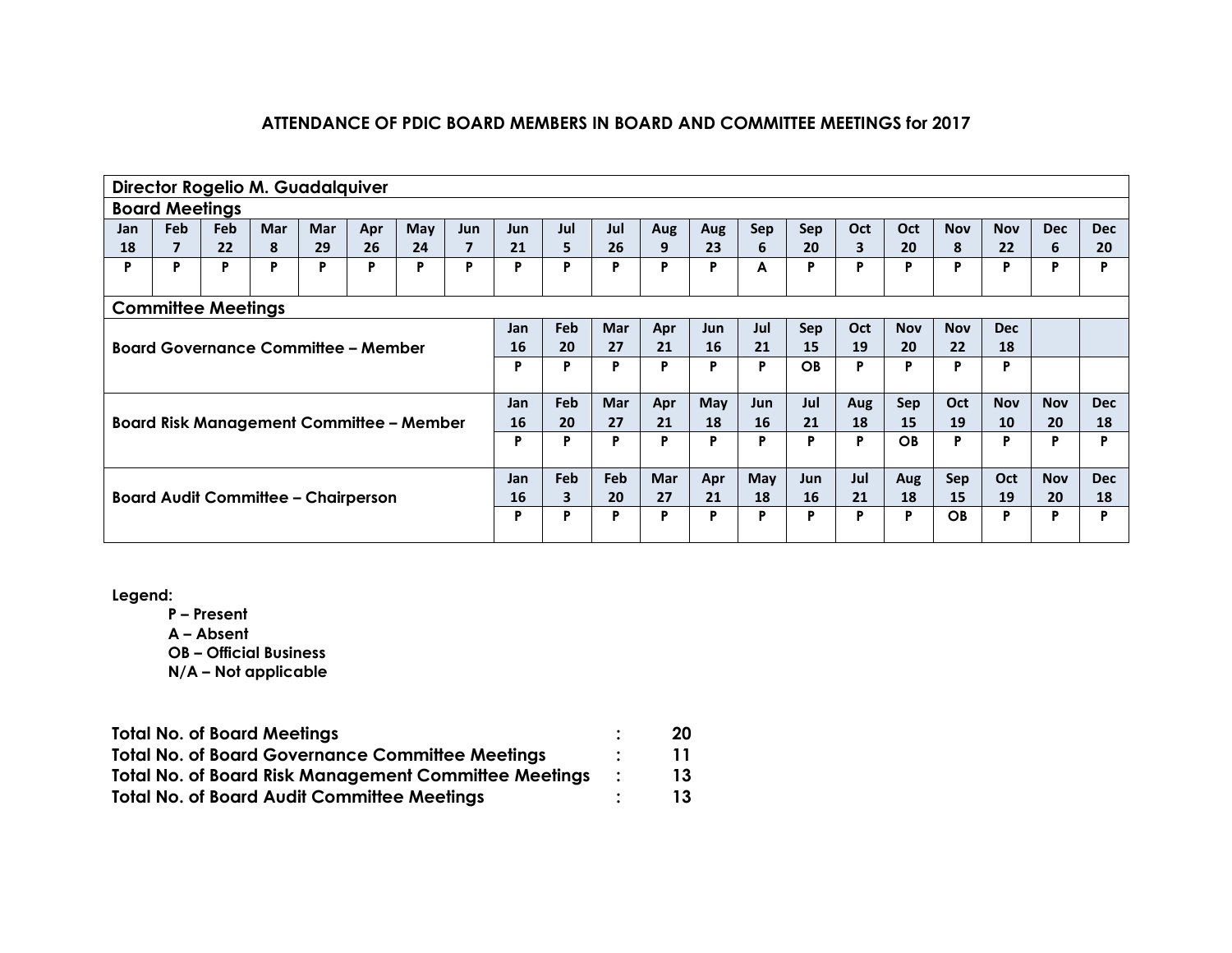|                                                 | Director Eduardo M. Pangan |            |            |            |     |            |                         |            |     |            |            |            |            |            |            |            |            |            |            |            |
|-------------------------------------------------|----------------------------|------------|------------|------------|-----|------------|-------------------------|------------|-----|------------|------------|------------|------------|------------|------------|------------|------------|------------|------------|------------|
|                                                 | <b>Board Meetings</b>      |            |            |            |     |            |                         |            |     |            |            |            |            |            |            |            |            |            |            |            |
| Jan                                             | Feb                        | <b>Feb</b> | <b>Mar</b> | <b>Mar</b> | Apr | <b>May</b> | <b>Jun</b>              | <b>Jun</b> | Jul | Jul        | Aug        | Aug        | Sep        | Sep        | Oct        | Oct        | <b>Nov</b> | <b>Nov</b> | <b>Dec</b> | <b>Dec</b> |
| 18                                              | 7                          | 22         | 8          | 29         | 26  | 24         | $\overline{\mathbf{z}}$ | 21         | 5   | 26         | 9          | 23         | 6          | 20         | 3          | 20         | 8          | 22         | 6          | 20         |
| P                                               | P                          | P          | P          | P          | P   | A          | P                       | P          | P   | P          | P          | P          | P          | P          | P          | P          | P          | P          | P          | D          |
|                                                 |                            |            |            |            |     |            |                         |            |     |            |            |            |            |            |            |            |            |            |            |            |
|                                                 | <b>Committee Meetings</b>  |            |            |            |     |            |                         |            |     |            |            |            |            |            |            |            |            |            |            |            |
|                                                 |                            |            |            |            |     | Jan        | <b>Feb</b>              | <b>Mar</b> | Apr | Jun        | Jul        | <b>Sep</b> | Oct        | <b>Nov</b> | <b>Nov</b> | <b>Dec</b> |            |            |            |            |
| <b>Board Governance Committee - Member</b>      |                            |            |            |            |     |            |                         | 16         | 20  | 27         | 21         | 16         | 21         | 15         | 19         | 20         | 22         | 18         |            |            |
|                                                 |                            |            |            |            |     |            |                         | P          | P   | P          | P          | P          | P          | P          | P          | P          | P          | P          |            |            |
|                                                 |                            |            |            |            |     |            |                         | Jan        | Feb | <b>Mar</b> | Apr        | May        | <b>Jun</b> | Jul        | Aug        | <b>Sep</b> | <b>Oct</b> | <b>Nov</b> | <b>Nov</b> | <b>Dec</b> |
| Board                                           |                            |            |            |            |     |            |                         | 16         | 20  | 27         | 21         | 18         | 16         | 21         | 18         | 15         | 19         | 10         | 20         | 18         |
| Risk Management Committee - Vice<br>Chairperson |                            |            |            |            |     |            | P                       | P          | P   |            | A          | P          | Ρ          | P          | P          | P          | P          | P          | D          |            |
|                                                 |                            |            |            |            |     |            |                         | Jan        | Feb | Feb        | <b>Mar</b> | Apr        | May        | <b>Jun</b> | Jul        | Aug        | Sep        | Oct        | <b>Nov</b> | <b>Dec</b> |
| <b>Board Audit Committee - Member</b>           |                            |            |            |            |     |            |                         | 16         | 3   | 20         | 27         | 21         | 18         | 16         | 21         | 18         | 15         | 19         | 20         | 18         |
|                                                 |                            |            |            |            |     |            |                         | P          | P   | P          | P          | P          | A          | P          | P          | P          | P          | P          | P          | Þ          |

**Legend:**

**P – Present**

**A – Absent**

| <b>Total No. of Board Meetings</b>                           | 20  |
|--------------------------------------------------------------|-----|
| <b>Total No. of Board Governance Committee Meetings</b>      |     |
| <b>Total No. of Board Risk Management Committee Meetings</b> | 12  |
| <b>Total No. of Board Audit Committee Meetings</b>           | 12. |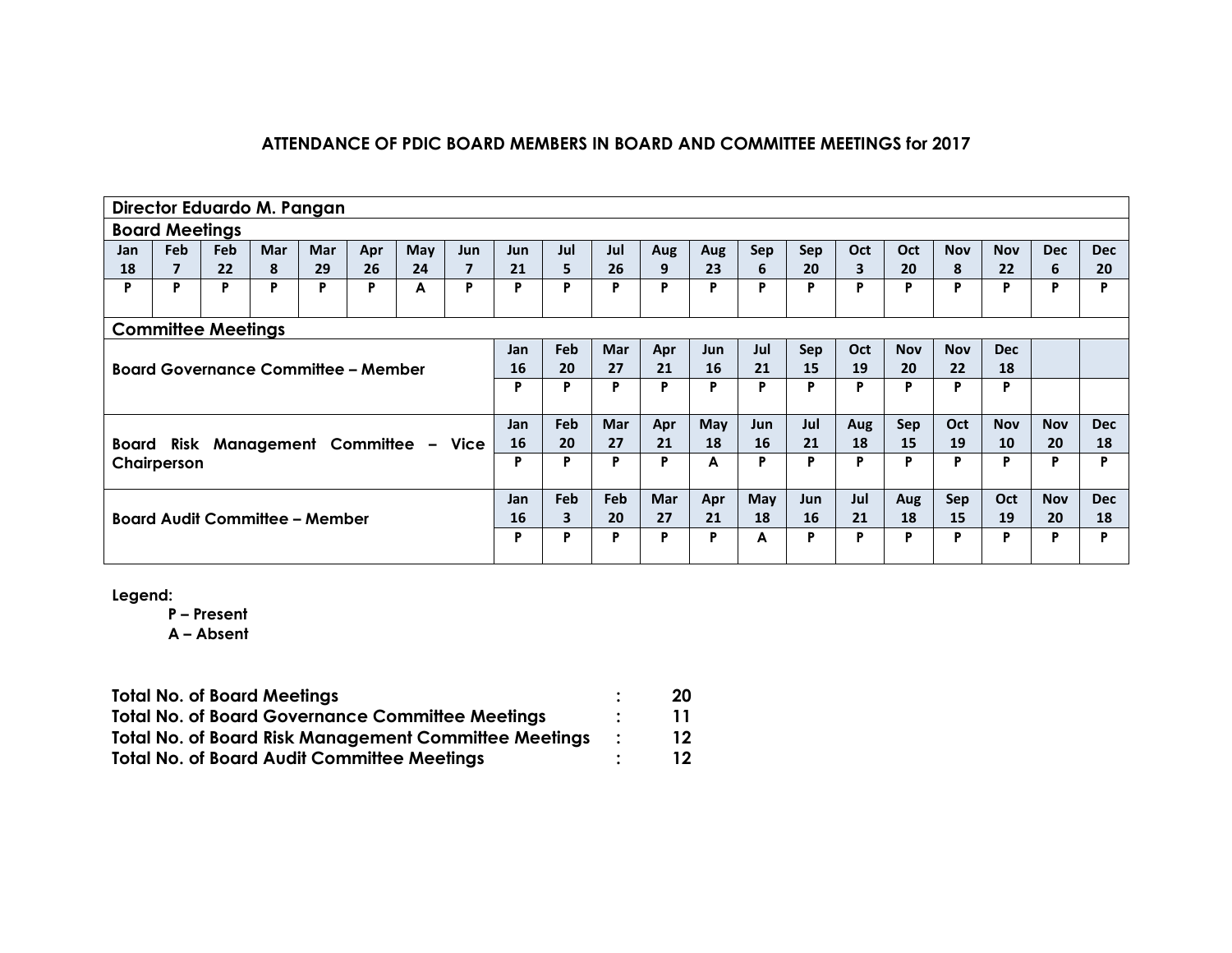|                                                             | Director Anita Linda R. Aquino<br>(Assumed office on 7 February 2017) |            |            |            |     |                             |                |            |     |            |            |     |           |            |     |            |            |            |            |            |
|-------------------------------------------------------------|-----------------------------------------------------------------------|------------|------------|------------|-----|-----------------------------|----------------|------------|-----|------------|------------|-----|-----------|------------|-----|------------|------------|------------|------------|------------|
|                                                             | <b>Board Meetings</b>                                                 |            |            |            |     |                             |                |            |     |            |            |     |           |            |     |            |            |            |            |            |
| Jan                                                         | Feb                                                                   | <b>Feb</b> | <b>Mar</b> | <b>Mar</b> | Apr | <b>May</b>                  | <b>Jun</b>     | <b>Jun</b> | Jul | Jul        | Aug        | Aug | Sep       | <b>Sep</b> | Oct | Oct        | <b>Nov</b> | <b>Nov</b> | <b>Dec</b> | <b>Dec</b> |
| 18                                                          | $\overline{ }$                                                        | 22         | 8          | 29         | 26  | 24                          | $\overline{7}$ | 21         | 5   | 26         | 9          | 23  | 6         | 20         | 3   | 20         | 8          | 22         | 6          | 20         |
| N/A                                                         | P                                                                     | P          | P          | P          | P   | P                           | P              | P          | P   | P          | P          | P   | P         | P          | P   | P          | A          | P          | P          | D          |
|                                                             |                                                                       |            |            |            |     |                             |                |            |     |            |            |     |           |            |     |            |            |            |            |            |
|                                                             | <b>Committee Meetings</b>                                             |            |            |            |     |                             |                |            |     |            |            |     |           |            |     |            |            |            |            |            |
|                                                             |                                                                       |            |            |            |     |                             |                | Jan        | Feb | <b>Mar</b> | Apr        | Jun | Jul       | Sep        | Oct | <b>Nov</b> | <b>Nov</b> | <b>Dec</b> |            |            |
| <b>Vice</b><br>Committee<br>Governance<br><b>Board</b><br>- |                                                                       |            |            |            |     |                             |                | 16         | 20  | 27         | 21         | 16  | 21        | 15         | 19  | 20         | 22         | 18         |            |            |
| Chairperson                                                 |                                                                       |            |            |            |     |                             | N/A            | P          | P   | P          | P          | P   | P         | P          | P   | P          | P          |            |            |            |
|                                                             |                                                                       |            |            |            |     |                             |                | Jan        | Feb | <b>Mar</b> | Apr        | May | Jun       | Jul        | Aug | <b>Sep</b> | Oct        | <b>Nov</b> | <b>Nov</b> | <b>Dec</b> |
| Board                                                       | Risk                                                                  |            |            |            |     | Management Committee - Vice |                | 16         | 20  | 27         | 21         | 18  | <b>16</b> | 21         | 18  | 15         | 19         | 10         | 20         | 18         |
| Chairperson                                                 |                                                                       |            |            |            |     |                             | N/A            | P          | P   | P          | P          | P   | P         | P          | P   | P          | A          | P          | D          |            |
|                                                             |                                                                       |            |            |            |     |                             |                | Jan        | Feb | Feb        | <b>Mar</b> | Apr | May       | Jun        | Jul | Aug        | <b>Sep</b> | Oct        | <b>Nov</b> | <b>Dec</b> |
| <b>Board Audit Committee - Member</b>                       |                                                                       |            |            |            |     |                             |                | 16         | 3   | 20         | 27         | 21  | 18        | 16         | 21  | 18         | 15         | 19         | 20         | 18         |
|                                                             |                                                                       |            |            |            |     |                             |                | N/A        | N/A | P          | P          | P   | P         | P          | P   | P          | P          | P          | P          | D          |

**Legend:**

**P – Present**

**A – Absent**

| <b>Total No. of Board Meetings</b>                           | 19 |
|--------------------------------------------------------------|----|
| <b>Total No. of Board Governance Committee Meetings</b>      | 10 |
| <b>Total No. of Board Risk Management Committee Meetings</b> | 11 |
| <b>Total No. of Board Audit Committee Meetings</b>           | 11 |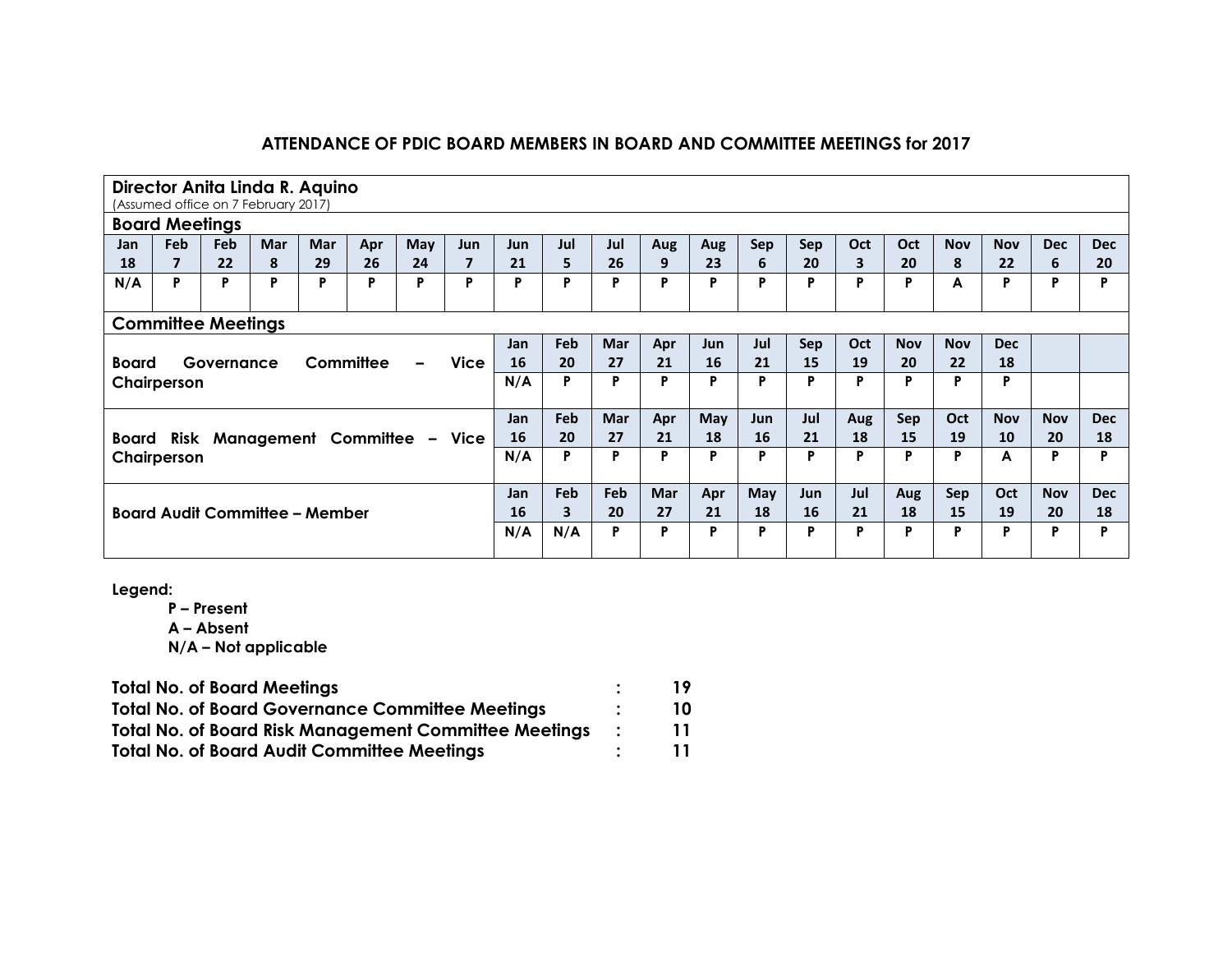|                                                 | Director Reynaldo F. Tansioco     |            |                                               |    |    |    |                         |     |            |            |            |            |            |            |            |            |            |            |            |            |
|-------------------------------------------------|-----------------------------------|------------|-----------------------------------------------|----|----|----|-------------------------|-----|------------|------------|------------|------------|------------|------------|------------|------------|------------|------------|------------|------------|
|                                                 | (Assumed office on 24 March 2017) |            |                                               |    |    |    |                         |     |            |            |            |            |            |            |            |            |            |            |            |            |
|                                                 | <b>Board Meetings</b>             |            |                                               |    |    |    |                         |     |            |            |            |            |            |            |            |            |            |            |            |            |
| Jan                                             | <b>Feb</b>                        | <b>Feb</b> | <b>Mar</b><br>Mar<br>May<br><b>Jun</b><br>Apr |    |    |    |                         |     | Jul        | Jul        | Aug        | Aug        | Sep        | Sep        | <b>Oct</b> | Oct        | <b>Nov</b> | <b>Nov</b> | <b>Dec</b> | <b>Dec</b> |
| 18                                              | $\overline{\mathbf{z}}$           | 22         | 8                                             | 29 | 26 | 24 | $\overline{\mathbf{z}}$ | 21  | 5          | 26         | 9          | 23         | 6          | 20         | 3          | 20         | 8          | 22         | 6          | 20         |
| N/A                                             | N/A                               | N/A        | N/A                                           | P  | P  | P  | P                       | P   | P          | P          | P          | P          | P          | P          | P          | P          | P          | P          | P          | Þ          |
|                                                 |                                   |            |                                               |    |    |    |                         |     |            |            |            |            |            |            |            |            |            |            |            |            |
|                                                 | <b>Committee Meetings</b>         |            |                                               |    |    |    |                         |     |            |            |            |            |            |            |            |            |            |            |            |            |
|                                                 |                                   |            |                                               |    |    |    |                         | Jan | <b>Feb</b> | <b>Mar</b> | Apr        | <b>Jun</b> | Jul        | Sep        | Oct        | <b>Nov</b> | <b>Nov</b> | <b>Dec</b> |            |            |
|                                                 |                                   |            | <b>Board Governance Committee – Member</b>    |    |    |    |                         | 16  | 20         | 27         | 21         | 16         | 21         | 15         | 19         | 20         | 22         | 18         |            |            |
|                                                 |                                   |            |                                               |    |    |    | N/A                     | N/A | N/A        | P          | P          | P          | Þ          | P          | P          | P          | P          |            |            |            |
|                                                 |                                   |            |                                               |    |    |    |                         |     |            |            |            |            |            |            |            |            |            |            |            |            |
|                                                 |                                   |            |                                               |    |    |    |                         | Jan | <b>Feb</b> | <b>Mar</b> | Apr        | May        | <b>Jun</b> | Jul        | Aug        | <b>Sep</b> | Oct        | <b>Nov</b> | <b>Nov</b> | <b>Dec</b> |
|                                                 |                                   |            |                                               |    |    |    |                         | 16  | 20         | 27         | 21         | 18         | 16         | 21         | 18         | 15         | 19         | 10         | 20         | 18         |
| <b>Board Risk Management Committee - Member</b> |                                   |            |                                               |    |    |    |                         | N/A | N/A        | N/A        | P          | P          | P          | P          | P          | P          | P          | P          | P          | P          |
|                                                 |                                   |            |                                               |    |    |    |                         |     |            |            |            |            |            |            |            |            |            |            |            |            |
|                                                 |                                   |            |                                               |    |    |    |                         | Jan | <b>Feb</b> | <b>Feb</b> | <b>Mar</b> | Apr        | May        | <b>Jun</b> | Jul        | Aug        | <b>Sep</b> | Oct        | <b>Nov</b> | <b>Dec</b> |
| <b>Board Audit Committee – Vice Chairperson</b> |                                   |            |                                               |    |    |    |                         | 16  | 3          | 20         | 27         | 21         | 18         | 16         | 21         | 18         | 15         | 19         | 20         | 18         |
|                                                 |                                   |            |                                               |    |    |    | N/A                     | N/A | N/A        | N/A        | P          | P          | P          | P          | P          | P          | P          | P          | P          |            |
|                                                 |                                   |            |                                               |    |    |    |                         |     |            |            |            |            |            |            |            |            |            |            |            |            |

**Legend:**

**P – Present A – Absent**

| <b>Total No. of Board Meetings</b>                           |     |
|--------------------------------------------------------------|-----|
| <b>Total No. of Board Governance Committee Meetings</b>      | 8   |
| <b>Total No. of Board Risk Management Committee Meetings</b> | 10. |
| <b>Total No. of Board Audit Committee Meetings</b>           |     |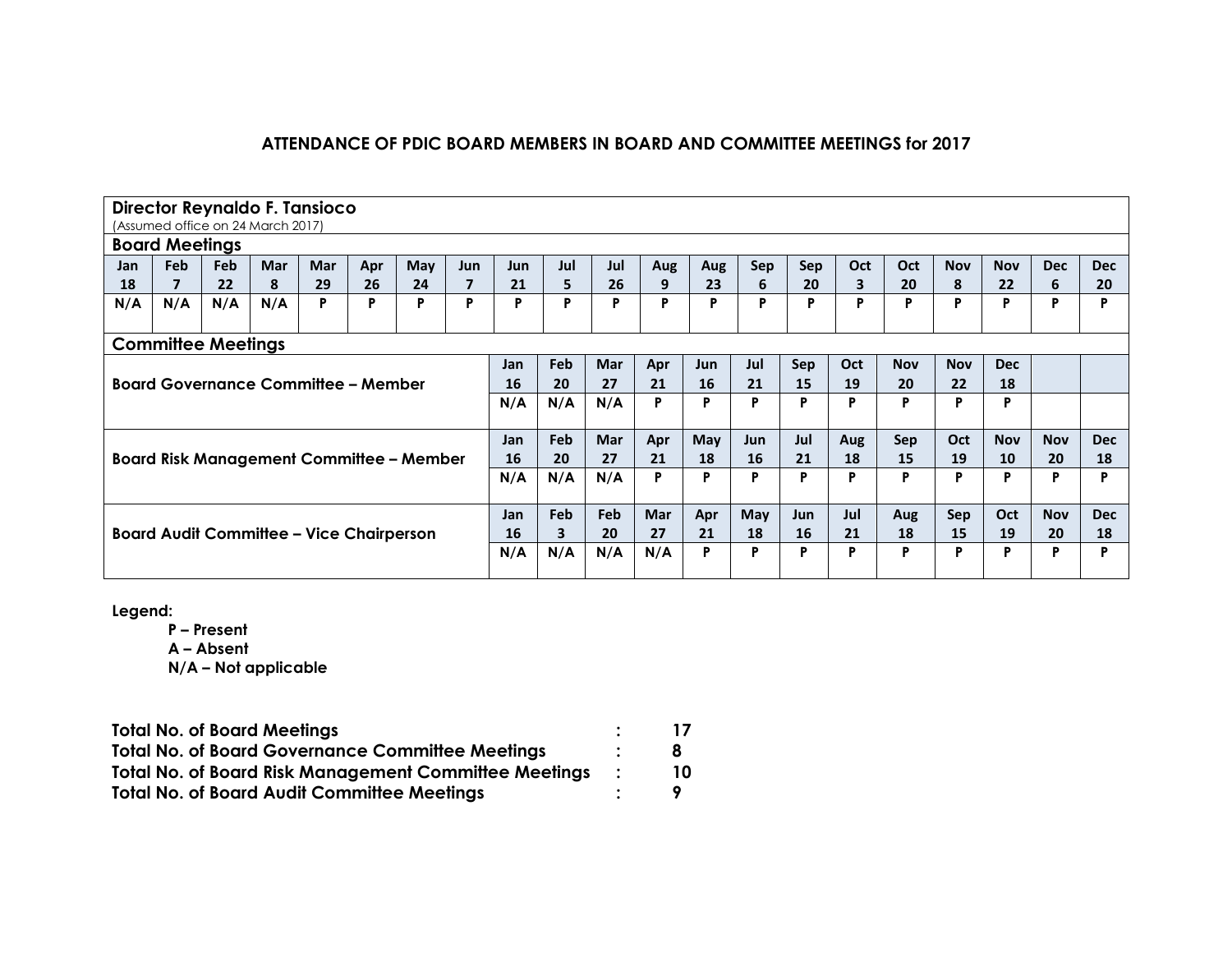|                                                 | President Cristina Q. Orbeta<br>(Until 2 February 2017) |     |            |     |                                            |     |     |     |     |            |     |            |           |     |     |            |            |            |            |            |
|-------------------------------------------------|---------------------------------------------------------|-----|------------|-----|--------------------------------------------|-----|-----|-----|-----|------------|-----|------------|-----------|-----|-----|------------|------------|------------|------------|------------|
|                                                 | <b>Board Meetings</b>                                   |     |            |     |                                            |     |     |     |     |            |     |            |           |     |     |            |            |            |            |            |
| Jan                                             | <b>Feb</b>                                              | Feb | <b>Mar</b> | Mar | Apr                                        | May | Jun | Jun | Jul | Jul        | Aug | Aug        | Sep       | Sep | Oct | Oct        | <b>Nov</b> | <b>Nov</b> | <b>Dec</b> | <b>Dec</b> |
| 18                                              |                                                         | 22  | 8          | 29  | 26                                         | 24  | 7   | 21  | 5.  | 26         | 9   | 23         | 6         | 20  | 3   | 20         | 8          | 22         | 6          | 20         |
| <b>P</b>                                        | N/A                                                     | N/A | N/A        | N/A | N/A                                        | N/A | N/A | N/A | N/A | N/A        | N/A | N/A        | N/A       | N/A | N/A | N/A        | N/A        | N/A        | N/A        | N/A        |
|                                                 |                                                         |     |            |     |                                            |     |     |     |     |            |     |            |           |     |     |            |            |            |            |            |
|                                                 | <b>Committee Meetings</b>                               |     |            |     |                                            |     |     |     |     |            |     |            |           |     |     |            |            |            |            |            |
|                                                 |                                                         |     |            |     |                                            |     |     |     | Feb | <b>Mar</b> | Apr | <b>Jun</b> | Jul       | Sep | Oct | <b>Nov</b> | <b>Nov</b> | <b>Dec</b> |            |            |
|                                                 |                                                         |     |            |     | <b>Board Governance Committee - Member</b> |     |     | 16  | 20  | 27         | 21  | 16         | 21        | 15  | 19  | 20         | 22         | 18         |            |            |
|                                                 |                                                         |     |            |     |                                            |     |     | P   | N/A | N/A        | N/A | N/A        | N/A       | N/A | N/A | N/A        | N/A        | N/A        |            |            |
|                                                 |                                                         |     |            |     |                                            |     |     |     |     |            |     |            |           |     |     |            |            |            |            |            |
|                                                 |                                                         |     |            |     |                                            |     |     | Jan | Feb | Mar        | Apr | May        | Jun       | Jul | Aug | <b>Sep</b> | <b>Oct</b> | <b>Nov</b> | <b>Nov</b> | <b>Dec</b> |
| <b>Board Risk Management Committee - Member</b> |                                                         |     |            |     |                                            |     |     | 16  | 20  | 27         | 21  | 18         | <b>16</b> | 21  | 18  | 15         | 19         | 10         | 20         | 18         |
|                                                 |                                                         |     |            |     |                                            |     |     | P   | N/A | N/A        | N/A | N/A        | N/A       | N/A | N/A | N/A        | N/A        | N/A        | N/A        | N/A        |
|                                                 |                                                         |     |            |     |                                            |     |     |     |     |            |     |            |           |     |     |            |            |            |            |            |

**Legend:**

**P – Present A – Absent N/A – Not applicable**

| <b>Total No. of Board Meetings</b>                           |  |
|--------------------------------------------------------------|--|
| <b>Total No. of Board Governance Committee Meetings</b>      |  |
| <b>Total No. of Board Risk Management Committee Meetings</b> |  |